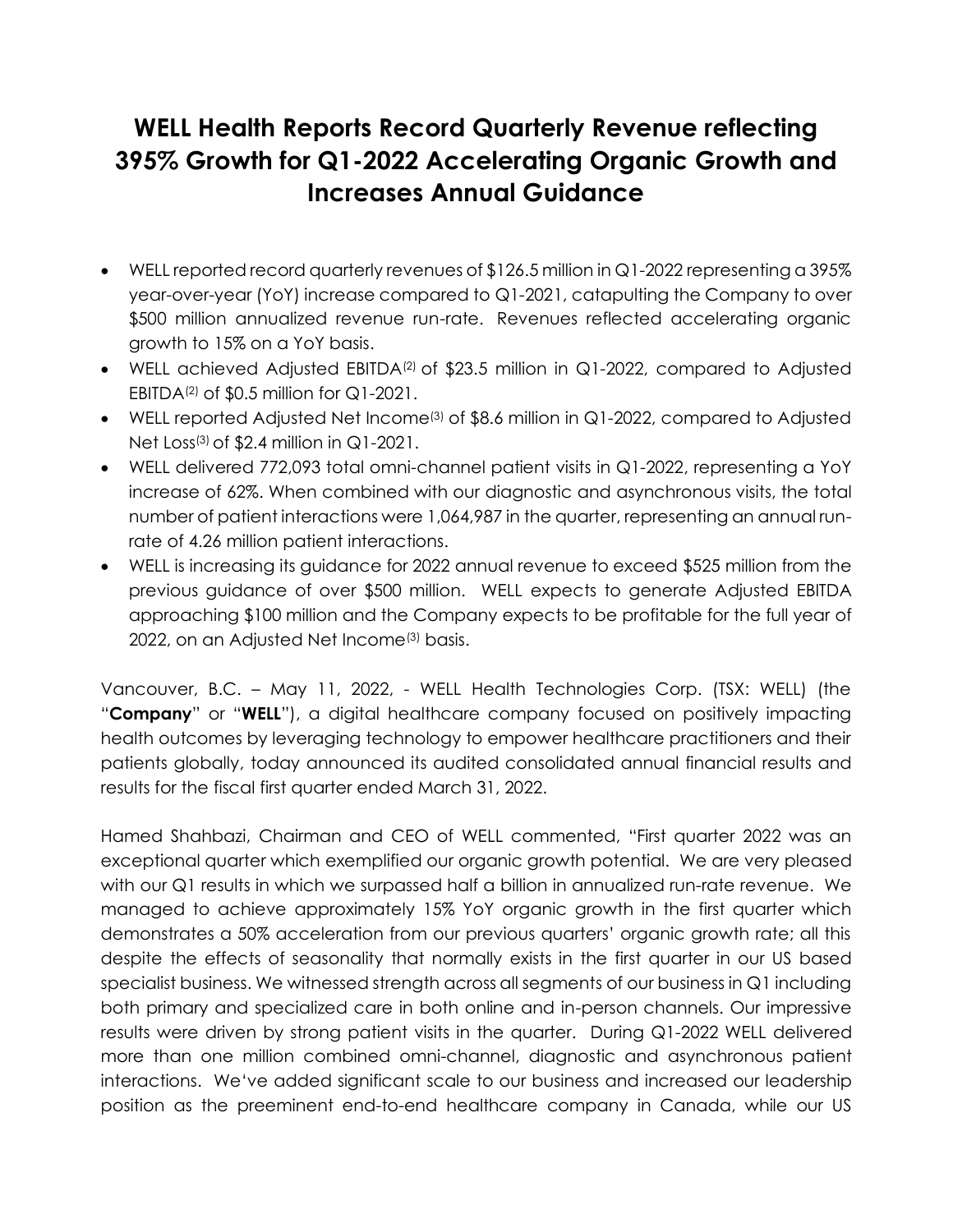businesses continue to flourish in their respective sectors. Also, WELL is a profitable business that generated \$11.8 million free cash flow attributable to shareholders<sup>(4)</sup> in Q1 which is used to fund the Company's future organic and in-organic growth."

Mr. Shahbazi added, "Our outlook for the remainder of 2022 remains very positive. Despite the current geo-political, inflationary, and turbulent economic environment, the Company does not see any material influences or challenges that would impair its ability to deliver strong results in 2022. Many of the key variables inherent in the execution of WELL's business are firmly in its own grasp and not dependent on outside factors."

# **First Quarter 2022 Financial Highlights**:

- WELL achieved record quarterly revenue of \$126.5 million in Q1-2022, compared to revenue of \$25.6 million generated during Q1-2021, an increase of 395% driven by acquisitions during the past year and organic growth.
- Omni-channel Patient Services revenue increased 657% to \$88.4 million in Q1-2022, compared to \$11.7 million in Q1-2021.
- Virtual Services revenues increased 174% to \$38.1 million in Q1-2022, compared to Virtual Services revenue of \$13.9 million in Q1-2021.
- WELL achieved record Adjusted Gross Profit<sup>(1)</sup> of \$69.4 million in Q1-2022, compared to Adjusted Gross Profit<sup>(1)</sup> of \$10.0 million in Q1-2021, representing an increase of 591%.
- WELL achieved Adjusted Gross Margin<sup>(1)</sup> percentage of 54.8% during Q1-2022 compared to Adjusted Gross Margin(1) percentage of 39.3% in Q1-2021. The increase in Adjusted Gross Margin percentage is driven by the addition of higher margin CRH and MyHealth acquisitions as well as an increase in Virtual Services revenue.
- Adjusted EBITDA<sup>(2)</sup> was \$23.5 million for Q1-2022, compared to Adjusted EBITDA<sup>(2)</sup> of \$0.5 million in  $Q1-2021$ . Adjusted EBITDA<sup>(2)</sup> was positively impacted in the quarter by healthy EBITDA margins in the Company's Omni-channel Patient Services businesses.
- Adjusted Net Income<sup>(3)</sup> was \$8.6 million, or \$0.04 per share, in Q1-2022, compared to Adjusted Net Loss<sup>(3)</sup> of \$2.4 million, or \$0.01 loss per share in Q1-2021.

# **First quarter 2022 Patient Visit Metrics:**

Total omni channel patient visits in Q1-2022 increased by 62% to 772,093 compared to Q1- 2021 and reflected a 10% increase as compared to Q4-2021. In addition, MyHealth conducted 149,906 diagnostic visits in Q1-2022, while Wisp completed 142,988 asynchronous patient consultations. Combining WELL's omni-channel patient visits, MyHealth's diagnostic visits and Wisp's asynchronous patient consultations, WELL achieved a total of 1,064,987 patient interactions in Q1-2022, representing an annual run-rate of 4.26 million patient interactions.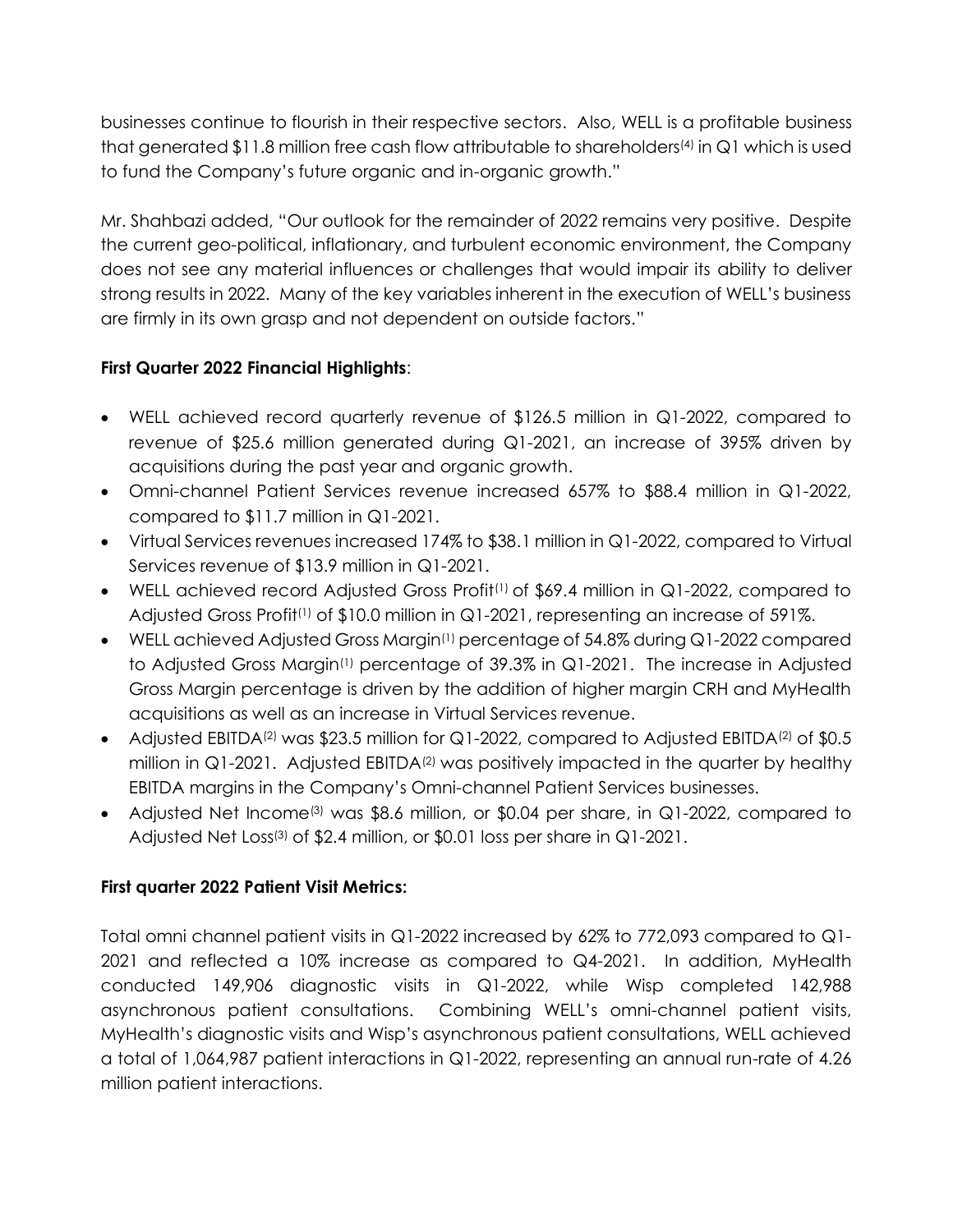#### **First quarter 2022 Business Highlights:**

- On March 7, 2022, the Company entered into an asset purchase agreement to acquire a 100% interest in Greater Connecticut Anesthesia Associates ("GCAA"), a gastroenterology anesthesia services provider in Connecticut, USA. The purchase consideration, to be paid via cash and holdback liability, for the acquisition of the Company's 100% interest was US\$12.5 million.
- During the first quarter WELL announced and exceeded its goal of donating \$100,000 towards relief efforts to support Ukraine. The total amount donated included donations from WELL corporate and the employees at WELL. The donations will be made to UNICEF Canada and will contribute towards supporting Ukrainian children who have been harmed or may be in immediate danger.

# **Events Subsequent to March 31, 2022:**

• On April 26, 2022, the Company filed its Notice of Intention to Make a Normal Course Issuer Bid ("NCIB") with the Toronto Stock Exchange ("TSX"). The NCIB remains subject to approval by the TSX and would be a renewal of its current NCIB expiring May 11, 2022. Since March 31, 2022, WELL purchased and subsequently cancelled 50,000 Shares, at an average price of \$4.85 on the TSX pursuant to its expiring NCIB.

# **Outlook:**

WELL's outlook for 2022 remains strong and resilient. To date, WELL's performance in Q2 continues to be very positive across all its business units and for the entire Company as a whole. The cash flows generated by the Company will continue to be re-invested in the business and allocated in a disciplined manner, which may come in the form of further acquisitions, share repurchases, or to accelerate organic growth.

As a result of WELL's healthy organic growth, the Company is increasing its guidance for 2022 annual revenue to exceed \$525 million, from the previous guidance of over \$500 million in annual revenue. Furthermore, WELL expects to generate Adjusted EBITDA approaching \$100 million in 2022 and the Company expects to be profitable for the full year 2022, on an Adjusted Net Income basis.

In Canada, WELL is quickly expanding on what it has built - the most consequential network of non-governmental healthcare assets across the country with significant operations and interoperability between its outpatient clinics, EMR, Diagnostics and Telehealth businesses.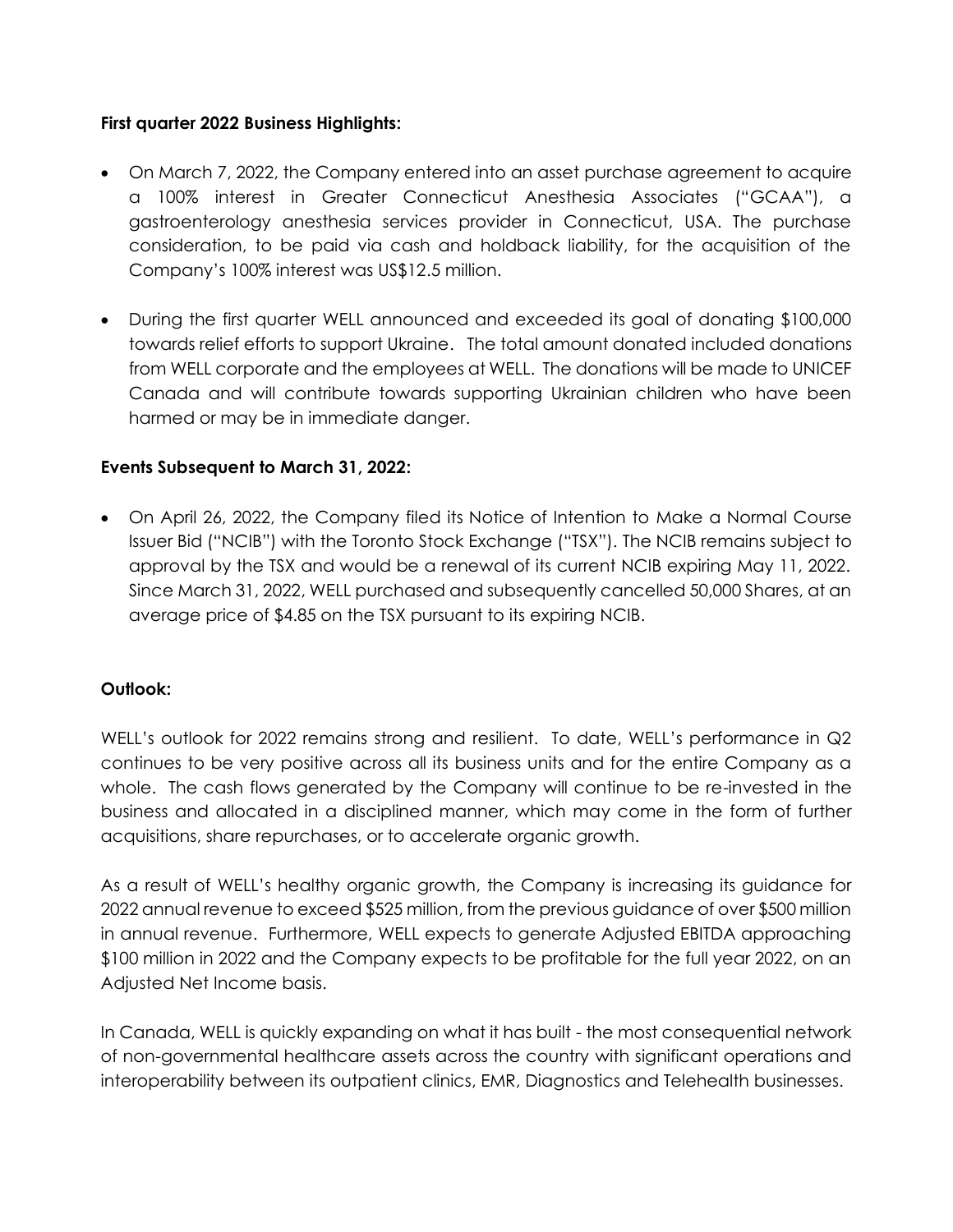Meanwhile, WELL's strategy in the US is to focus on key specialty areas such as: Gastroenterology, Women's health, and Primary care with a focus on specialty niches such as mental health. WELL's US-based virtual patient services businesses, which includes Circle Medical and Wisp, continued to demonstrate robust growth in Q1-2022. Based on March 2022 results, the combined businesses generated positive Adjusted EBITDA<sup>3</sup> with the revenue run-rate exceeding \$100 million. It is expected that the combined businesses will exceed \$130 million on a revenue run-rate basis later this year.

WELL is a well-diversified, fast growing digital health and tech enabled healthcare company delivering on a strong ESG (Environmental, Social and Governance) program and building societal value. WELL is a purpose-driven business that aims to transform the world for the better, as such the Company has embarked on an ongoing ESG program. The Company plans on publishing a report in the coming weeks highlighting WELL's ESG strategy, reporting initiatives and targeted actions.

#### **Conference Call:**

WELL will hold a conference call to discuss its 2022 First Quarter financial results on Thursday, May 12, 2022, at 1:00 pm ET (10:00 am PT). Please use the following dial-in numbers: +1-416- 764-8650 (Toronto local and International), 778-383-7413 (Vancouver local), 1-888-664-6383 (Toll-Free), with Conference ID: 57493220.

The conference call will also be simultaneously webcast and can be accessed at the following audience URL: <https://www.well.company/for-investors/events/>

# **Selected Unaudited Financial Highlights:**

Please see SEDAR for complete copies of the Company's consolidated financial statements and MD&A for the three months ended March 31, 2022.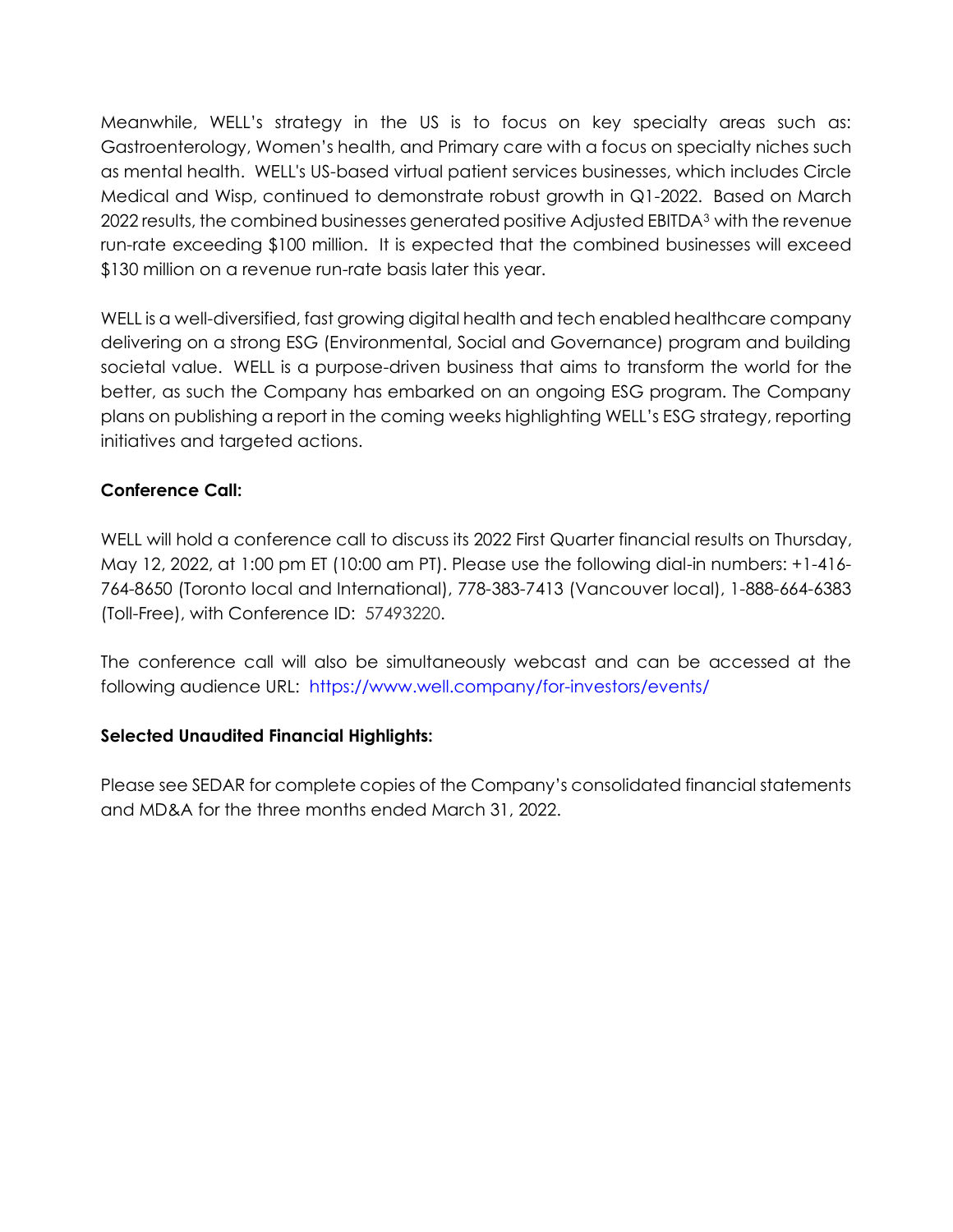|                                                                                           |                                     | restated          | restated    |
|-------------------------------------------------------------------------------------------|-------------------------------------|-------------------|-------------|
|                                                                                           | Three                               | Three             | Three       |
|                                                                                           | months                              | months            | months      |
|                                                                                           | ended March                         | ended<br>December | ended March |
|                                                                                           | 31, 2022                            | 31, 2021          | 31,2021     |
|                                                                                           | \$'000                              | \$'000            | \$'000      |
| Revenue                                                                                   | 126,508                             | 115,680           | 25.560      |
| Cost of sales (excluding depreciation and amortization)                                   | (57, 120)                           | (52, 197)         | (15, 521)   |
| Adjusted gross profit <sup>(1)</sup>                                                      | 69,388                              | 63,483            | 10,039      |
| Adjusted gross margin <sup>(1)</sup>                                                      | 54.8%                               | 54.9%             | 39.3%       |
| Adjusted EBITDA <sup>(2)</sup>                                                            | 23,493                              | 25,679            | 527         |
| Net (loss)/income                                                                         | (2.310)                             | (4.181)           | (7,520)     |
| Adjusted net income (loss) (3)                                                            | 8,648                               | 9,754             | (2,404)     |
| Net (loss) income per share, basic and diluted (in \$)                                    | (0.04)                              | (0.05)            | (0.05)      |
| Adjusted Net (loss)/income per share, basic and diluted (in \$) <sup>(3)</sup>            | 0.04                                | 0.05              | (0.01)      |
| Weighted average number of common shares outstanding, basic                               | 210,014,960 208,101,672 163,123,252 |                   |             |
| and diluted                                                                               |                                     |                   |             |
| Reconciliation of net loss to Adjusted EBITDA <sup>(2)</sup>                              |                                     |                   |             |
| Net (loss)/income for the period                                                          | (2,310)                             | (4, 181)          | (7,520)     |
| Depreciation and amortization                                                             | 12.739                              | 13,324            | 2,029       |
| Income tax expense (recovery)                                                             | 2,123                               | 1,448             | 215         |
| Interest income                                                                           | (102)                               | (69)              | (320)       |
| Interest expense                                                                          | 5,154                               | 4,059             | 458         |
| Rent expense on finance leases                                                            | (2, 152)                            | (1,899)           | (810)       |
| Stock-based compensation                                                                  | 5.139                               | 4,263             | 2,993       |
| Foreign exchange (gain) loss                                                              | (41)                                | 282               | 11          |
| Time-based earn-out expense                                                               | 2.521                               | 1,805             | 891         |
| Change in fair value of investments                                                       | (602)                               | $\overline{a}$    | -           |
| Share of net loss of associates                                                           | 148                                 | 56                | 64          |
| Revenue precluded from recognition under IFRS 15                                          |                                     | 3,110             |             |
| Transaction, restructuring, & integration costs expensed                                  | 876                                 | 3,481             | 2,516       |
| Adjusted $EETDA^{(2)}$                                                                    | 23,493                              | 25,679            | 527         |
| Attributable to WELL shareholders                                                         | 16,096                              | 17,811            | 463         |
| Attributable to Non-controlling interests                                                 | 7,397                               | 7,868             | 64          |
|                                                                                           |                                     |                   |             |
| Adjusted EBITDA <sup>(2)</sup>                                                            |                                     |                   |             |
| Canada and others                                                                         | 1,484                               | 1,177             | 1,111       |
| US operations                                                                             | 22,009                              | 24,502            | (584)       |
| Adjusted EBITDA <sup>(2)</sup> attributable to WELL shareholders                          |                                     |                   |             |
| Canada and others                                                                         | 1,295                               | 955               | 870         |
| US operations<br>Adjusted EBITDA <sup>(2)</sup> attributable to Non-controlling interests | 14,801                              | 16,856            | (407)       |
| Canada and others                                                                         | 189                                 | 222               | 241         |
| US operations                                                                             | 7,208                               | 7,646             | (177)       |
|                                                                                           |                                     |                   |             |
| Reconciliation of net loss to Adjusted Net Income/(loss) <sup>(3)</sup>                   |                                     |                   |             |
| Net (loss)/income for the period                                                          | (2,310)                             | (4, 181)          | (7,520)     |
| Amortization of intangible assets                                                         | 9,609                               | 9,942             | 1,186       |
| Time-based earn-out expense                                                               | 2,521                               | 1,805             | 891         |
| Stock-based compensation                                                                  | 5,139                               | 4,263             | 2,993       |
| Change in fair value of investments                                                       | (602)                               |                   |             |
| Non-controlling interest included in net income                                           | (5,709)                             | (5, 185)          | 46          |
| Revenue precluded from recognition under IFRS 15                                          |                                     | 3,110             | -           |
| Adjusted Net Income/(loss) <sup>(3)</sup>                                                 | 8,648                               | 9,754             | (2,404)     |
| Adjusted Net Income (loss) per share <sup>(3)</sup>                                       | 0.04                                | 0.05              | (0.01)      |

#### **Notes:**

(1) **Non-GAAP financial measure and ratio. Adjusted gross profit** and **adjusted gross margin** do not have any standardized meaning under IFRS and therefore may not be comparable to similar measures presented by other issuers. The Company defines adjusted gross profit as revenue less cost of sales (excluding depreciation and amortization) and adjusted gross margin as adjusted gross profit as a percentage of revenue. Adjusted gross profit and adjusted gross margin should not be construed as an alternative for revenue or net loss determined in accordance with IFRS. The Company does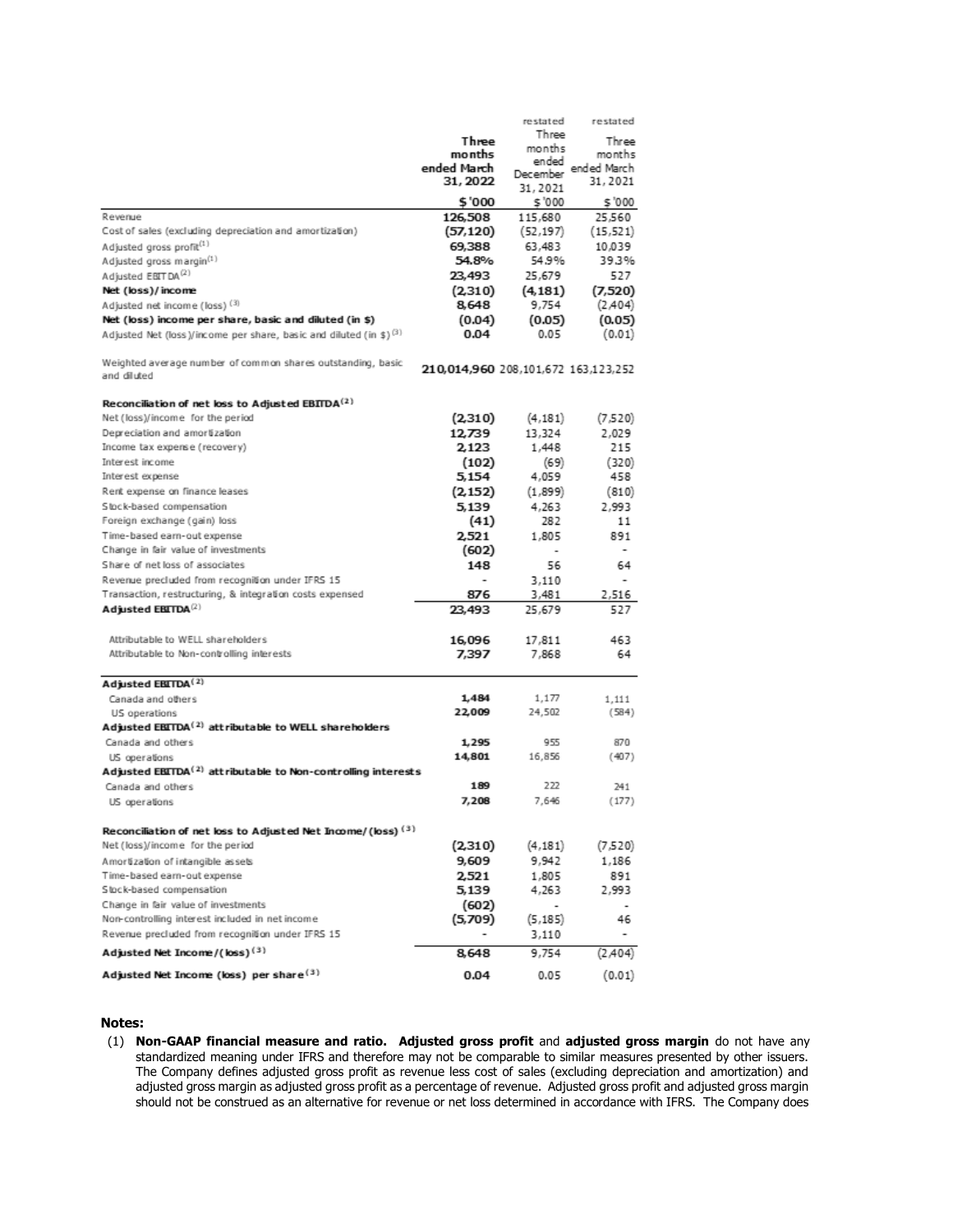not present gross profit in the financial statements as it is a non-GAAP financial measure. The Company believes that adjusted gross profit and adjusted gross margin are meaningful metrics that are often used by readers to measure the Company's efficiency of selling its products and services.

- (2) **Non-GAAP financial measure.** Earnings before interest, taxes, depreciation and amortization ("**EBITDA**") and Adjusted EBITDA should not be construed as alternatives to net income/loss determined in accordance with IFRS. EBITDA and Adjusted EBITDA do not have any standardized meaning under IFRS and therefore may not be comparable to similar measures presented by other issuers. The Company defines **Adjusted EBITDA** as EBITDA (i) less net rent expense on premise leases considered to be finance leases under IFRS and (ii) before transaction, restructuring, and integration costs, time-based earn-out expense, change in fair value of investments, share of loss of associates, foreign exchange gain/loss, and stock-based compensation expense, and (iii) Revenue precluded from recognition under IFRS 15 that relates to certain patient services revenue that the Company believes should be recognized as revenue based on its contractual relationships. For the three months ended December 31, 2021, the Company was precluded from recognizing certain potential patient services revenue under IFRS 15 - Revenue from contracts with customers. The Company determined that there was insufficient certainty regarding a customer's intent to pay \$3,110 and therefore did not recognize the revenue. The Company will recognize these amounts as revenue only if and when they are ultimately collected. The Company considers Adjusted EBITDA a financial metric that measures cash that the Company can use to fund working capital requirements, service future interest and principal debt repayments and fund future growth initiatives.
- (3) **Non-GAAP financial measure and ratio.** The Company defines **Adjusted Net Income** as net income, after excluding the effects of stock-based compensation expense, amortization of acquired intangibles, time-based earnout expense, change in fair value of investments, non-controlling interests, and revenue precluded from recognition under IFRS 15 that relates to certain patient services revenue that the Company believes should be recognized as revenue based on its contractual relationships. For the three months ended December 31, 2021, the Company was precluded from recognizing certain potential patient services revenue under IFRS 15 - Revenue from contracts with customers. IFRS 15 requires that certain conditions be met in order to recognize revenue, including that it is probable that the Company will collect the amount recognized, which is based upon a customer's ability and intention to pay. The Company determined that there was insufficient certainty regarding a customer's intent to pay \$3,110 and therefore did not recognize the revenue. The Company has an agreement setting fixed reimbursement rates for the provision of anesthesia services for which collections have not been received as a result of what the Company believes to be an administrative issue. **Adjusted Net Income Per Share** is Adjusted Net Income dividend by weighted average number of shares outstanding. The Company believes that these non-GAAP financial measure and ratio provide useful information to analyze our results, enhance a reader's understanding of past financial performance and allow for greater understanding with respect to key metrics used my management in decision making. More specifically, WELL believes Adjusted Net Income is a financial metric that tracks the earning power of the business that is available to WELL shareholders. Adjusted Net income and Adjusted Net income Per Share are not recognized measure and ratio for financial statement presentation under IFRS and do not have a standardized meaning. As such, these measures may not be comparable to similar measures or ratios presented by other companies. Adjusted Net Income and Adjusted Net Income Per Share should be considered a supplement to, and not as a substitute for, or superior to, the corresponding measures calculated in accordance with IFRS.
- (4) **Non-GAAP financial measure and ratio.** The Company defines **Free Cash Flow Attributable to Shareholders** as Adjusted EBITDA Attributable to Shareholders, less cash interest, less cash taxes and less capital expenditures.

#### **WELL HEALTH TECHNOLOGIES CORP.**

Per: "Hamed Shahbazi" Hamed Shahbazi Chief Executive Officer, Chairman and Director

#### **About WELL Health Technologies Corp.**

WELL is a practitioner focused digital healthcare company whose overarching objective is to positively impact health outcomes to empower and support healthcare practitioners and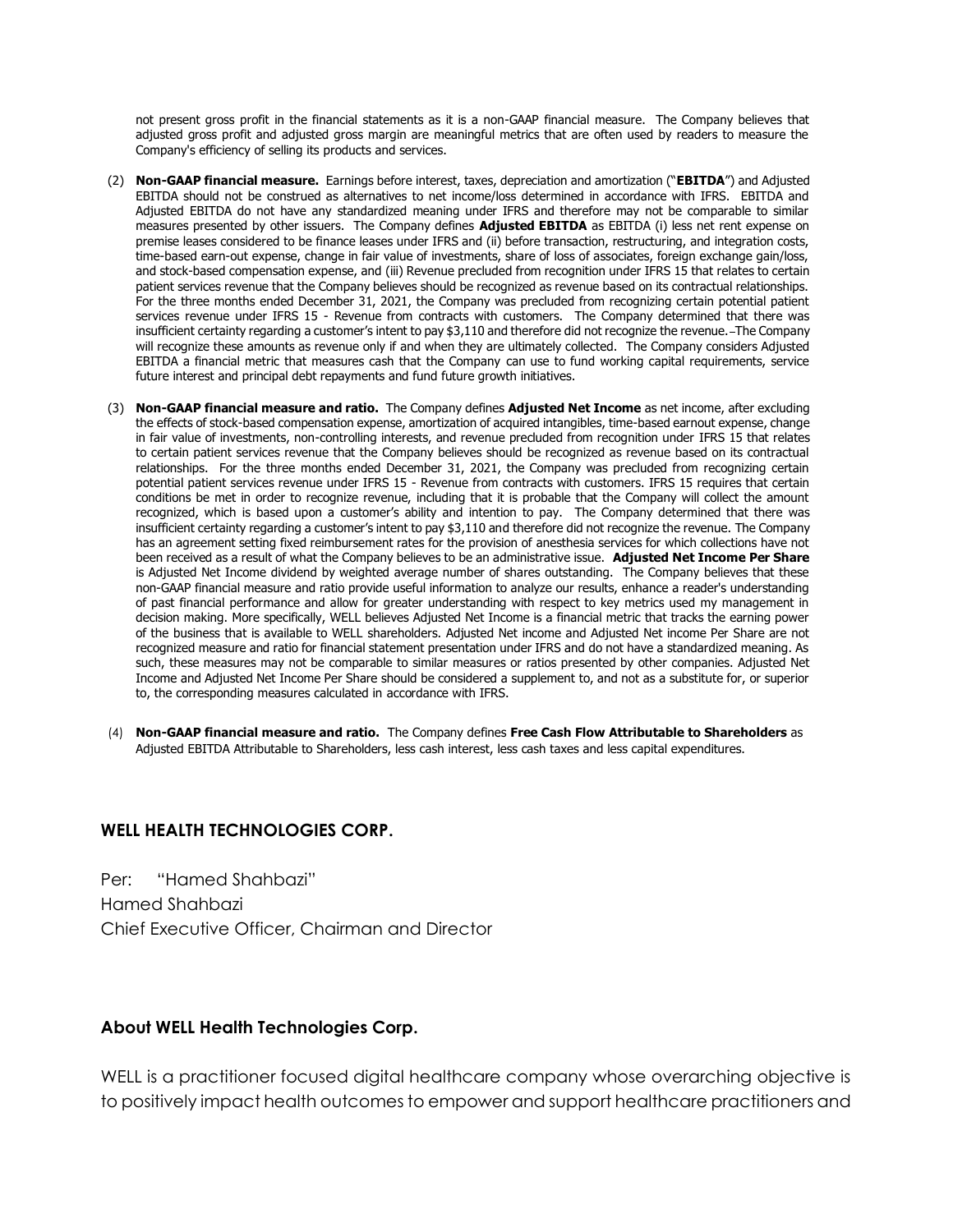their patients. WELL has built an innovative practitioner enablement platform that includes comprehensive end-to-end practice management tools inclusive of virtual care and digital patient engagement capabilities as well as Electronic Medical Records (EMR), Revenue Cycle Management (RCM) and data protection services. WELL uses this platform to power healthcare practitioners both inside and outside of WELL's own omni-channel patient services offerings. As such, WELL owns and operates Canada's largest network of outpatient medical clinics serving primary and specialized healthcare services and is the provider of a leading multi-national, multi-disciplinary telehealth offering. WELL is publicly traded on the Toronto Stock Exchange under the symbol "WELL" and is part of the TSX Composite Index. To learn more about the Company, please visit: www.well.company.

#### **Forward-Looking Statements**

This news release may contain "Forward-Looking Information" within the meaning of applicable Canadian securities laws, including, without limitation: information regarding the Company's goals, strategies and growth plans; expectations regarding continued revenue and EBITDA growth; the expected benefits and synergies of completed acquisitions; capital allocation plans in the form of more acquisitions or share repurchases; the expected financial performance as well as information in the "Outlook" section herein. Forward-Looking Information are necessarily based upon a number of estimates and assumptions that, while considered reasonable by management, are inherently subject to significant business, economic and competitive uncertainties, and contingencies. Forward-Looking Information generally can be identified by the use of forward-looking words such as "may", "should", "will", "could", "intend", "estimate", "plan", "anticipate", "expect", "believe" or "continue", or the negative thereof or similar variations. Forward-Looking Information involve known and unknown risks, uncertainties and other factors that may cause future results, performance, or achievements to be materially different from the estimated future results, performance or achievements expressed or implied by the Forward-Looking Information and the Forward-Looking Information are not guarantees of future performance. WELL's comments expressed or implied by such Forward-Looking Information are subject to a number of risks, uncertainties, and conditions, many of which are outside of WELL 's control, and undue reliance should not be placed on such information. Forward-Looking Information are qualified in their entirety by inherent risks and uncertainties, including: direct and indirect material adverse effects from the COVID-19 pandemic; adverse market conditions; risks inherent in the primary healthcare sector in general; regulatory and legislative changes; that future results may vary from historical results; inability to obtain any requisite future financing on suitable terms; any inability to realize the expected benefits and synergies of acquisitions; that market competition may affect the business, results and financial condition of WELL and other risk factors identified in documents filed by WELL under its profile at www.sedar.com, including its most recent Annual Information Form. Except as required